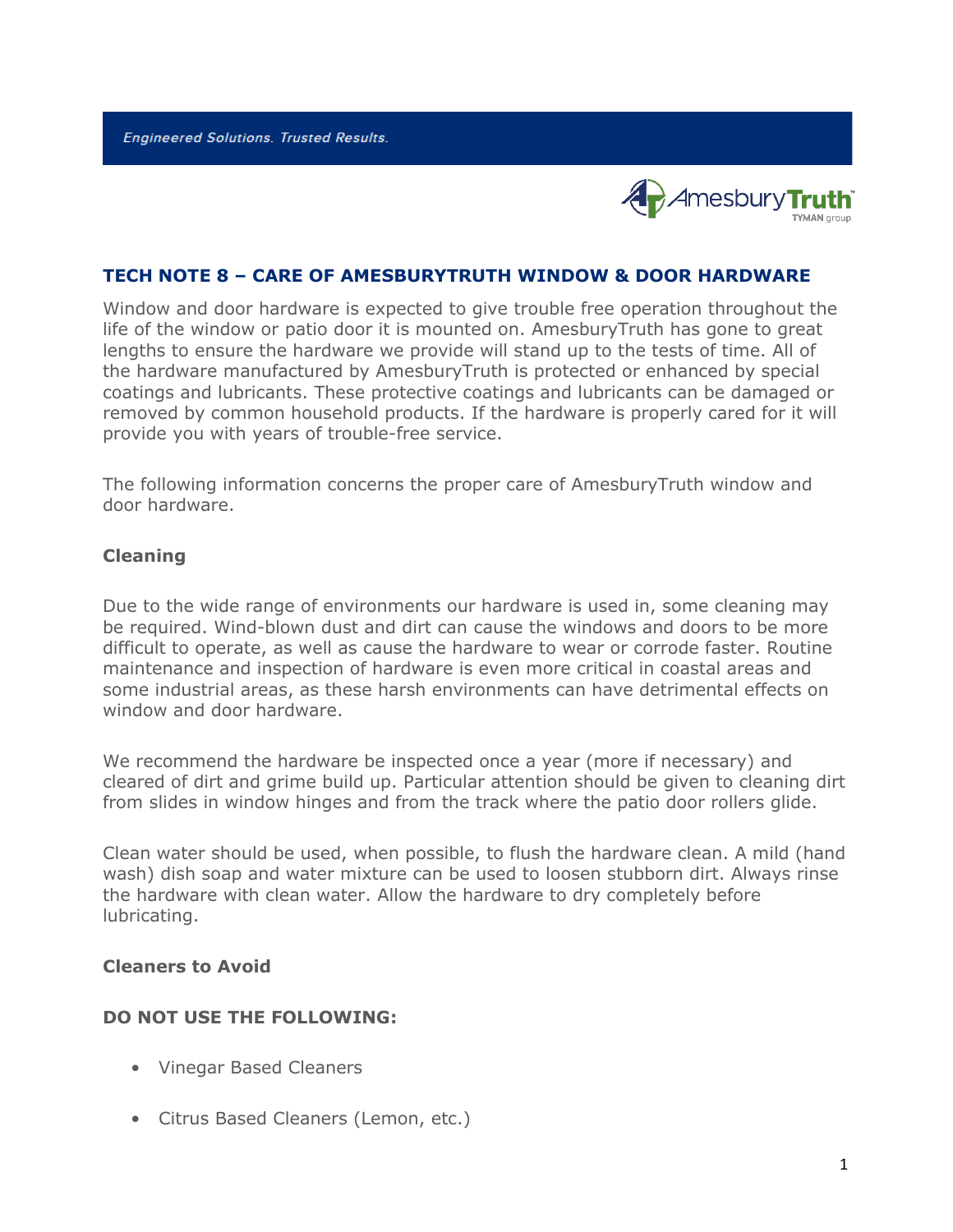- Chlorine Based Cleaners
- Industrial Strength Cleaners
- Abrasive Cleaners

These types of cleaners will not only remove the lubricants from the hardware, but they can also remove the corrosion resistant coatings.

**Warning:** Glass cleaners and brick/siding washes, with the above ingredients, must not come in contact with the hardware for the reasons listed above.

# **Lubrication**

After the hardware is clean and dried it must be lubricated to restore the smooth operation, and in some cases corrosion resistance. There are a number of commercially available products which can be used. It is recommended that the replacement lubricant be similar to what was removed. (If the gears were coated with grease before you cleaned them, re-lubricate only with grease, not a spray such as WD40, etc.) The following list of products will help you know where each should be used.

- Lithium Grease: Use on all gear drives, such as operators and locks. Best choice due to waterproofness.
- WD40 or CD2: Use on all sliding or rotating joints, such as rollers, pivots, brackets, hinges and chains. Another area this lubricant can be used is in the sliding pin inside the bolt and to the lock cylinder on bi-fold door hardware. Attaching a tube to the nozzle will help concentrate the spray and direct it to the appropriate spot. There are access areas on drop bolt products to allow this procedure to be done without having to remove the locks from the doors. These lubricants won't last as long as oil.
- Automotive Grease or Petroleum Jelly: Will work in same areas as White Grease but is not as waterproof and it will attract dust. Be careful when applying grease since it will stain any wood it contacts.
- Light Oil such as 3 in 1 Oil: Can be used on sliding or rotating joints. Care must be used when applying due to possible staining of wood parts.
- Graphite: Can be used on sliding and rotating joints. Also works well on cam locks and hinges.